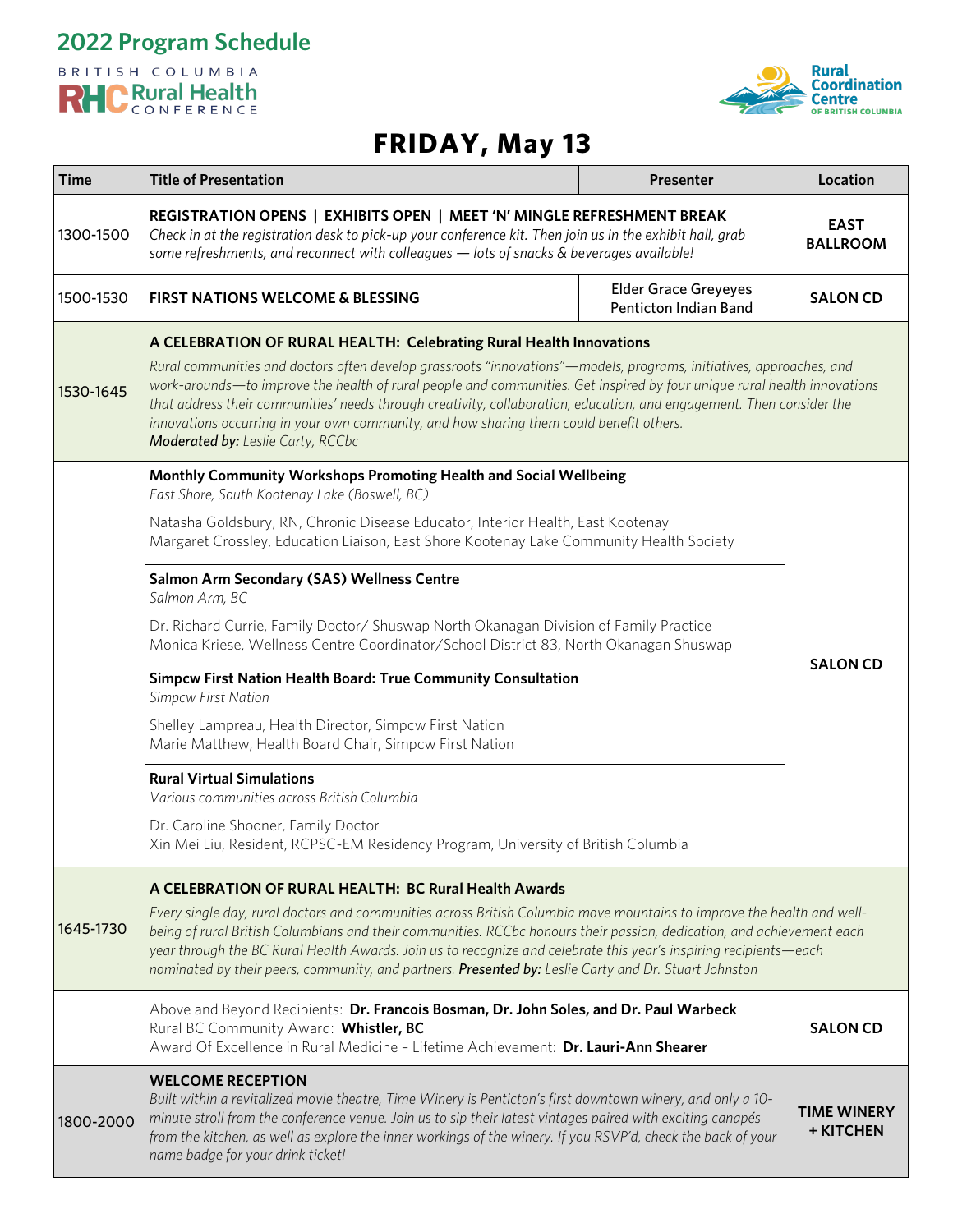



| <b>Time</b>                                        | <b>Session</b>                                                                                                                                                                                                                                                                                                                                                                                                                       | Presenter                                                              | Location             |
|----------------------------------------------------|--------------------------------------------------------------------------------------------------------------------------------------------------------------------------------------------------------------------------------------------------------------------------------------------------------------------------------------------------------------------------------------------------------------------------------------|------------------------------------------------------------------------|----------------------|
| 0700-0750<br><b>REGISTRATION AND EXHIBITS OPEN</b> |                                                                                                                                                                                                                                                                                                                                                                                                                                      | <b>EAST BALLROOM</b>                                                   |                      |
| 0700-0750                                          | <b>BREAKFAST</b>                                                                                                                                                                                                                                                                                                                                                                                                                     |                                                                        | <b>EAST BALLROOM</b> |
| 0755-0800                                          | RCCbc Welcome & Housekeeping Remarks                                                                                                                                                                                                                                                                                                                                                                                                 | Ray Markham<br>Nicole Ebert                                            |                      |
| 0800-0855                                          | PLENARY:<br>No Fat Shame: How Weight Bias Highlights the Worst of our<br><b>Practice and What to Do About It</b><br>• To understand the scope and impact of Weight Bias in medicine.<br>• To explore its impact on our practices.<br>• To establish rules of practice when engaging with patients with obesity in<br>order to mitigate weight bias and harm.                                                                         | Ali Zentner<br>*Virtual Presentation*                                  | <b>SALON CD</b>      |
|                                                    | <b>TWO-HOUR WORKSHOPS**</b>                                                                                                                                                                                                                                                                                                                                                                                                          |                                                                        |                      |
| 0900-1125                                          | Hands-On Hacks for Eye Exams in Both the Office and the ED<br>Pre-registration required (sold out) - inquire at the reg desk re: availability<br>• Identify the functional units of the slit lamp and how to troubleshoot<br>common problems.<br>• Practice your office-based eye assessment.<br>• Equip your office with the critical tools you need for a good eye exam.                                                           | Heather O'Donnell<br><b>Cameron Oliver</b><br>**Session not recorded** | <b>SALON A</b>       |
| 0900-1125                                          | <b>Basic Suturing Workshop</b><br>Pre-registration required (sold out) - inquire at the reg desk re: availability<br>• Participants will practice useful suturing techniques for repairing various<br>wound injuries.<br>• Techniques for repairing an extensor tendon will be covered with hands-on<br>practice.<br>• The general principles regarding selection of suture materials and wound<br>care will be discussed.           | <b>Bret Batchelor</b><br>Stuart Johnston<br>**Session not recorded**   | <b>MERLOT</b>        |
| 0900-1125                                          | <b>Co-Regulation: Fostering Collective Resilience Through</b><br><b>Mindfulness</b><br>• Define mindfulness and the polyvagal theory.<br>• Learn to track our physiological states and how they impact our ability to<br>connect.<br>• Investigate various mindfulness practices that offer opportunities for co-<br>regulation.<br>• Identify applications of these practices in leadership, cultural safety, and<br>collaboration. | Rahul Gupta<br>** Session not recorded**                               | <b>CHARDONNAY</b>    |
|                                                    | ** ONE-HOUR BREAKOUT SESSIONS **                                                                                                                                                                                                                                                                                                                                                                                                     |                                                                        |                      |
| 0900-0955                                          | The "Other" Pediatric Dermatology Conditions Seen in the ED<br>• Identify several types of dermatologic issues that may not by covered in<br>standard presentation<br>• Review considerations and management for dermatologic cases                                                                                                                                                                                                  | <b>Allison Gregory</b>                                                 | <b>SALON CD</b>      |
| 0900-0955                                          | Key Aspects of the Serious Illness Conversation<br>• Understand what is unique about "the serious illness conversation" and how<br>it likely differs from the usual conversations we have<br>• Understand where in the patient's journey you should be having a serious<br><i>illness</i> conversation<br>• Understand why it is important to actually have the serious illness<br>conversation as a distinct intervention           | <b>Brian Forzley</b>                                                   | <b>SALON B</b>       |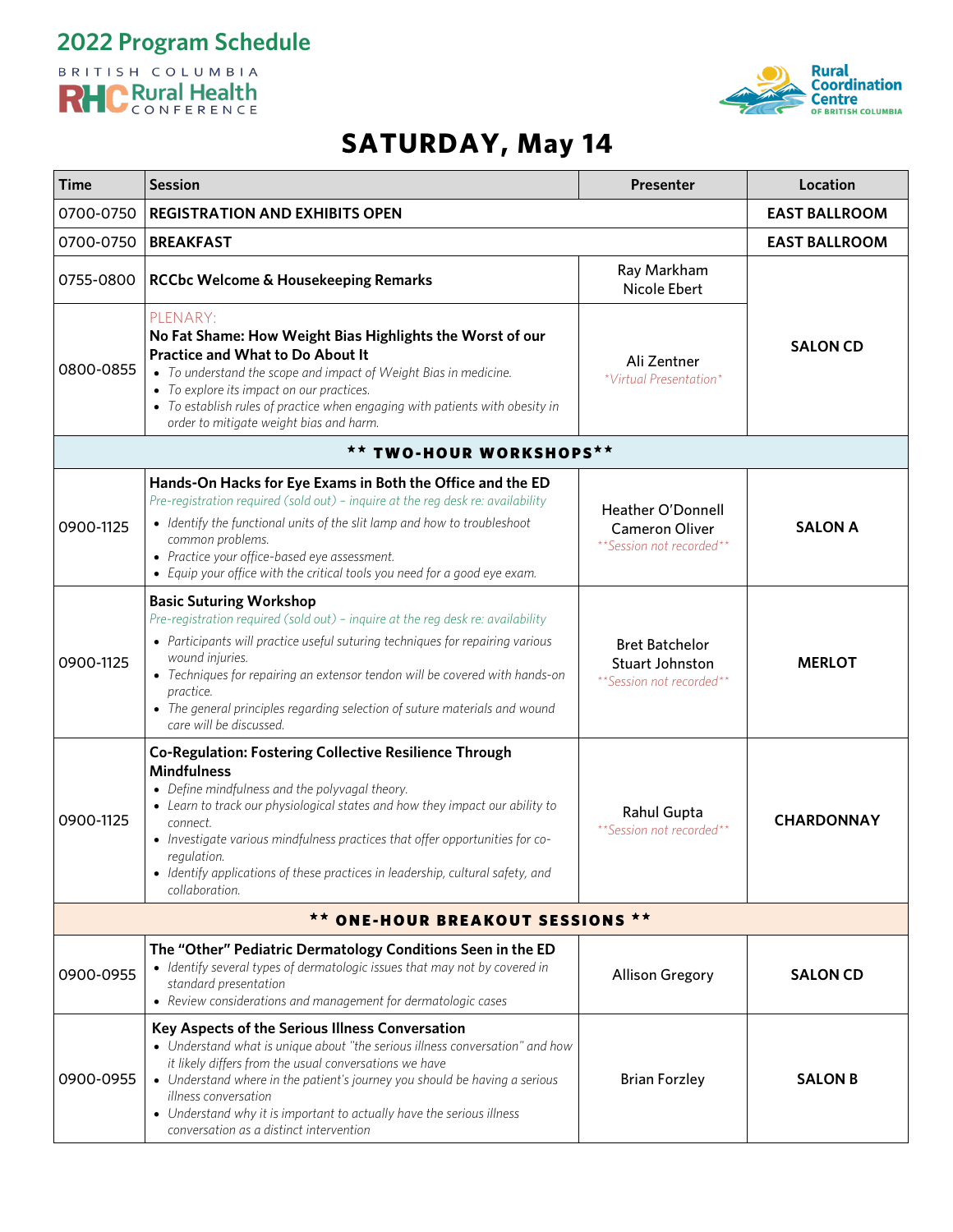



| Time      | <b>Session</b>                                                                                                                                                                                                                                                                                                                                                                                                                                                  | <b>Presenter</b>       | Location             |
|-----------|-----------------------------------------------------------------------------------------------------------------------------------------------------------------------------------------------------------------------------------------------------------------------------------------------------------------------------------------------------------------------------------------------------------------------------------------------------------------|------------------------|----------------------|
| 0900-0955 | Interstitial Lung Ultrasound: Should Chest X-Rays Belong in a<br>Museum?<br>• Describe the diagnostic accuracy of CXR & ultrasound for common lung<br>pathologies.<br>• Appreciate the common ultrasound-artifacts consistent with dry vs wet<br>lungs (A-lines, B-lines) and well as other pathological changes (sub-pleural<br>changes, hepatization).                                                                                                        | Jonathan Wallace       | <b>ZINFANDEL</b>     |
| 0900-0955 | <b>Practical Approaches to Deprescribing</b><br>• How to recognize deprescribing opportunities<br>• How to design a deprescribing plan, prioritize changes, and discuss the<br>communication with patients and their families<br>• How to deal with uncertainty and lack of clear direction/guidelines while<br>still being effective                                                                                                                           | Mark Lawrie            | <b>CABERNET</b>      |
| 0955-1030 | <b>REFRESHMENT BREAK AND EXHIBITS</b>                                                                                                                                                                                                                                                                                                                                                                                                                           |                        | <b>EAST BALLROOM</b> |
| 1000-1030 | <b>Yoga, Breathwork and Meditation Session</b>                                                                                                                                                                                                                                                                                                                                                                                                                  |                        | <b>West Lawn</b>     |
|           | ** ONE-HOUR BREAKOUT SESSIONS **                                                                                                                                                                                                                                                                                                                                                                                                                                |                        |                      |
| 1030-1125 | <b>Trauma Tips and Tricks</b><br>• To acquire applied knowledge in specific trauma procedures<br>• To develop strategies to help assist in crisis resource management in trauma<br>• To take home easy-to-implement changes in practice in trauma care                                                                                                                                                                                                          | <b>Matt Petrie</b>     | <b>SALON CD</b>      |
| 1030-1125 | A Practical Approach to Shoulder Pain<br>• Use the history and dDx to complete a shoulder assessment in a 10 to 15<br>minute office appointment<br>• Plan investigations and treatment<br>• Learn "a practical approach to shoulder pain"                                                                                                                                                                                                                       | <b>Derek Plausinis</b> | <b>SALON B</b>       |
| 1030-1125 | How to Survive as a Locum: Tips and Supports for Success<br>• Discuss the ways to find work as a locum in BC<br>• How to navigate forms<br>• How you get paid and how to track your payments<br>• Review supports for surviving rural emergencies for new to practice locums                                                                                                                                                                                    | Zeke Steve             | <b>CABERNET</b>      |
| 1030-1125 | <b>Transitioning OAT Patients from Acute Care to the Community</b><br><b>Efficiently in a Rural Setting</b><br>• Initiating OAT in the ER with efficient disposition<br>• Optimizing and initiating OAT in the acute/inpatient setting<br>• Acute or chronic pain in a patient with opioid dependence                                                                                                                                                           | Aseem Grover           | <b>ZINFANDEL</b>     |
| 1125-1230 | <b>LUNCH BREAK</b>                                                                                                                                                                                                                                                                                                                                                                                                                                              |                        | <b>EAST BALLROOM</b> |
| 1200-1230 | Yoga, Breathwork and Meditation Session                                                                                                                                                                                                                                                                                                                                                                                                                         |                        | <b>West Lawn</b>     |
| 1140-1225 | <b>OPEN MEETING:</b><br>RHSRNbc: Enhancing rural resilience against climate change and ecosystem disruption<br>This open meeting will center on sharing emerging themes of rural community resilience, with<br>opportunity for discussion and co-creation of sustainable solutions.                                                                                                                                                                             |                        | <b>SALON A</b>       |
| 1140-1225 | <b>OPEN MEETING:</b><br>BC Emergency Medicine Network Listening Session: Patient engagement in creating<br>patient discharge sheets and supporting simulation practice across BC<br>During this open meeting, we will discuss patient-engaged approaches to creating discharge sheets,<br>as well as share our experiences with simulation and gather your feedback and suggestions for how<br>to be more effective with simulation practice in your community. |                        | <b>SALON B</b>       |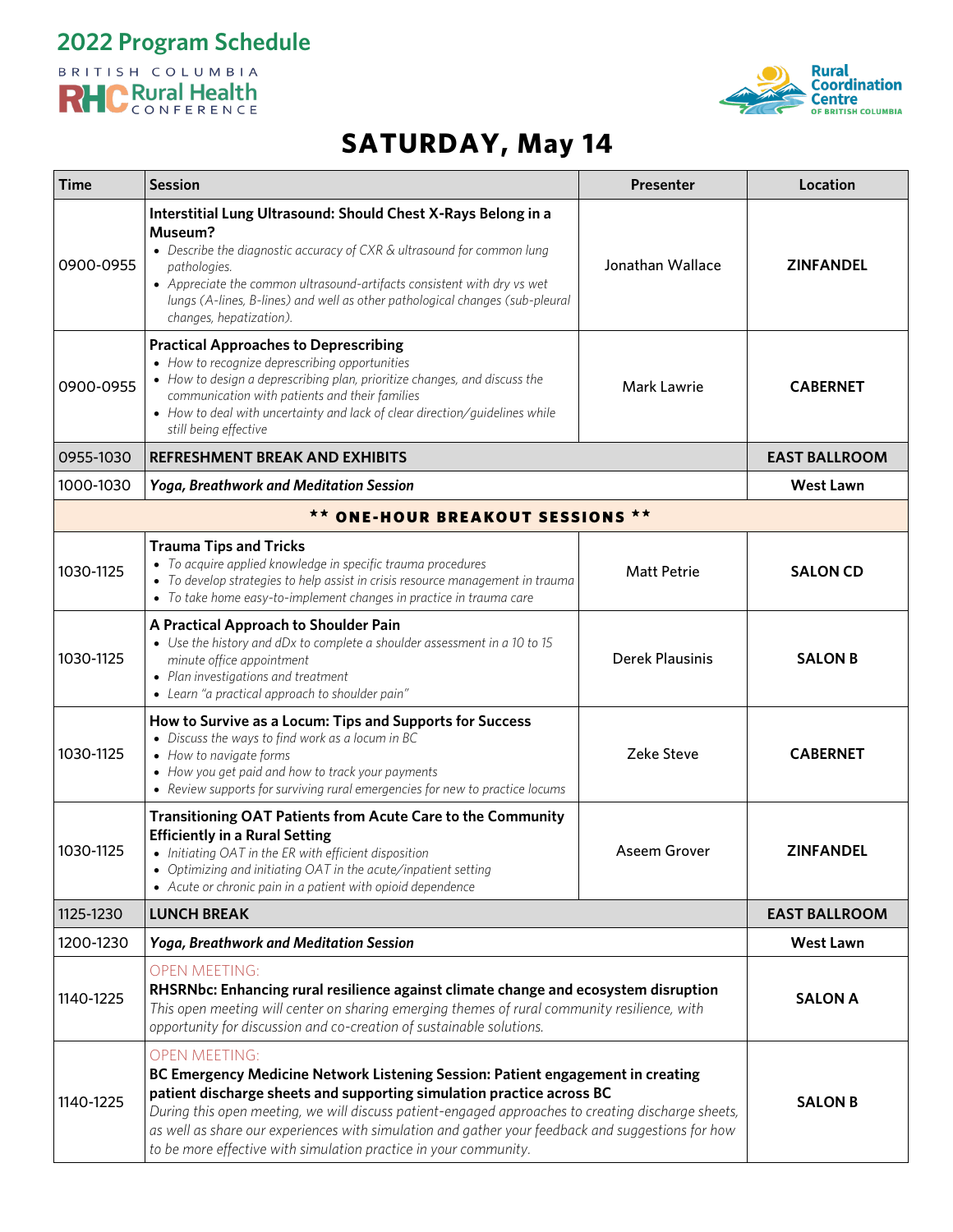**2022 Program Schedule**

#### BRITISH COLUMBIA RHC Rural Health



| Time                     | <b>Session</b>                                                                                                                                                                                                                                                                                                                                                                                                                                                                                                                                                                                                                                                                                                                                                       | <b>Presenter</b>                                                                                 | Location          |  |
|--------------------------|----------------------------------------------------------------------------------------------------------------------------------------------------------------------------------------------------------------------------------------------------------------------------------------------------------------------------------------------------------------------------------------------------------------------------------------------------------------------------------------------------------------------------------------------------------------------------------------------------------------------------------------------------------------------------------------------------------------------------------------------------------------------|--------------------------------------------------------------------------------------------------|-------------------|--|
| ** TWO-HOUR WORKSHOPS ** |                                                                                                                                                                                                                                                                                                                                                                                                                                                                                                                                                                                                                                                                                                                                                                      |                                                                                                  |                   |  |
| 1230-1425                | <b>Advanced Minor Surgical Procedures for Rural Practitioners</b><br>Pre-registration required (sold out) - inquire at the reg desk re: availability<br>• To review pre-operative indications, equipment and set up for advanced<br>minor surgery procedures<br>• To get hands on practice advanced minor surgery procedures (flaps,<br>extensor tendon repair, advanced suture techniques)<br>• To review post-operative management, pitfalls, tips and tricks for the<br>procedures practiced                                                                                                                                                                                                                                                                      | <b>Bret Batchelor</b><br><b>Stuart Johnston</b><br>** Session not recorded**                     | <b>MERLOT</b>     |  |
| 1230-1425                | Indigenous Patient-Led CPD Journey: A Dialogue on Where<br>We've Been and Where We're Going<br>• Provide an example of an Elder-led, First Nation community driven<br>processes to strengthen Cultural Safety and Humility in physician<br>communities<br>• Share lessons learned over the course of the project including adapting to a<br>global pandemic setting<br>• Facilitate an opportunity to hear from Indigenous Elders their thoughts on<br>how to increase Cultural Safety and Humility and address systemic racism<br>in the health care system<br>• Facilitate an opportunity to hear from Indigenous Health Care providers<br>their thoughts on how to increase Cultural Safety and Humility and address<br>systemic racism in the health care system | Elder Cheryl Schweizer<br><b>Harley Eagle</b><br><b>Terri Aldred</b><br>**Session not recorded** | <b>CHARDONNAY</b> |  |
| 1230-1425                | How to Say No with Joy<br>• Identify some personal beliefs that lead to saying yes when they mean no<br>• Learn how to let them go<br>• Develop and practice a personal plan for moving forward in a new way                                                                                                                                                                                                                                                                                                                                                                                                                                                                                                                                                         | Shireen Mansouri<br>Tandi Wilkinson<br>**Session not recorded**                                  | <b>CABERNET</b>   |  |
|                          | <b>ONE-HOUR BREAKOUT SESSIONS **</b>                                                                                                                                                                                                                                                                                                                                                                                                                                                                                                                                                                                                                                                                                                                                 |                                                                                                  |                   |  |
| 1230-1325                | <b>Ketamine in the Rural ER</b><br>· Describe Safe Ketamine use in:<br>o Procedural Sedation<br>o Acute and Chronic Pain Management                                                                                                                                                                                                                                                                                                                                                                                                                                                                                                                                                                                                                                  | Jonathan Wallace                                                                                 | <b>SALON CD</b>   |  |
| 1230-1325                | <b>Diagnosis and Management of Carpal Tunnel</b><br>• Learn about carpal tunnel diagnosis<br>• Learn about the role of EMG/NCS<br>• Learn about therapeutic options for carpal tunnel                                                                                                                                                                                                                                                                                                                                                                                                                                                                                                                                                                                | <b>Niall Davidson</b><br>** Session not recorded**                                               | <b>SALON A</b>    |  |
| 1230-1325                | <b>Beyond The Cervix: Office Gyne Pearls</b><br>• Recognize eight common cervical and vaginal lesions and describe their<br>management.<br>• Describe the no-touch technique for intrauterine instrumentation.<br>• List the eight "S's" of endometrial Bx technique.<br>• Review treatment of a Bartholin's abscess with a Word Catheter.<br>• List the hard and soft equipment needed to effectively manage office<br>gynecological problems effectively                                                                                                                                                                                                                                                                                                           | Andrew Kotaska                                                                                   | <b>SALON B</b>    |  |
| 1230-1325                | Identifying and Managing Cases of Child Abuse in Rural<br><b>Communities</b><br>• Identify possible cases of child abuse<br>• Outline the appropriate medical investigations for different forms of abuse<br>• Describe who and when to call for help and case discussion                                                                                                                                                                                                                                                                                                                                                                                                                                                                                            | Kirsten Miller<br>**Session not recorded**                                                       | <b>ZINFANDEL</b>  |  |
| 1325-1330                | <b>5-MINUTE TRAVEL BREAK</b>                                                                                                                                                                                                                                                                                                                                                                                                                                                                                                                                                                                                                                                                                                                                         |                                                                                                  |                   |  |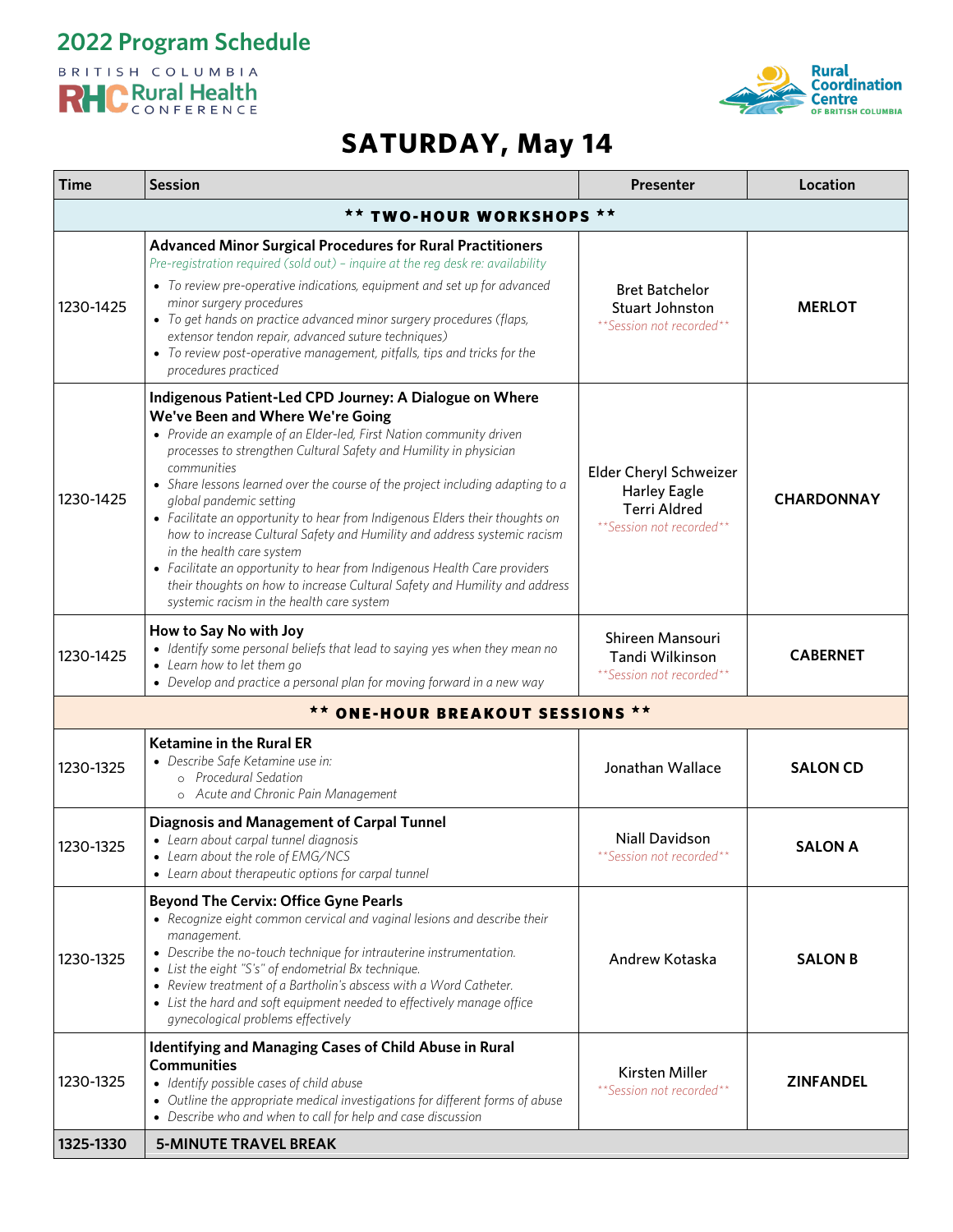**2022 Program Schedule**

#### BRITISH COLUMBIA RHC Rural Health



| <b>Time</b>                                             | <b>Session</b>                                                                                                                                                                                                                                                                                                                                                                                                                                                                                                                                                                                                                                                                                                                                                                                                                                                                                                                    | Presenter                      | Location             |  |
|---------------------------------------------------------|-----------------------------------------------------------------------------------------------------------------------------------------------------------------------------------------------------------------------------------------------------------------------------------------------------------------------------------------------------------------------------------------------------------------------------------------------------------------------------------------------------------------------------------------------------------------------------------------------------------------------------------------------------------------------------------------------------------------------------------------------------------------------------------------------------------------------------------------------------------------------------------------------------------------------------------|--------------------------------|----------------------|--|
| $\star\star$<br><b>ONE-HOUR BREAKOUT SESSIONS</b><br>★★ |                                                                                                                                                                                                                                                                                                                                                                                                                                                                                                                                                                                                                                                                                                                                                                                                                                                                                                                                   |                                |                      |  |
| 1330-1425                                               | <b>Urinary Incontinence in Older Adults</b><br>• Review the normal changes of aging that contribute to increased rates of<br>urinary incontinence in older adults<br>• Discuss the medical factors that contribute to urinary incontinence in older<br>adults, including co-morbidities and medications<br>• Discuss evidence-based non-pharmacological and pharmacological<br>treatments in older adults with urinary incontinence                                                                                                                                                                                                                                                                                                                                                                                                                                                                                               | Martha Spencer<br>Mary Kjorven | <b>SALON CD</b>      |  |
| 1330-1425                                               | <b>ED Care of the Un-Sick</b><br>• Review the concept of binary decision making in the ED in terms of<br>differentiating acutely unwell from non-acutely unwell patients<br>• Discuss an approach to identification, management, dispositioning and<br>communication with those deemed to be non-acutely unwell<br>• Discuss techniques to maximize efficiency of care and patient satisfaction<br>on the well patient in the ED                                                                                                                                                                                                                                                                                                                                                                                                                                                                                                  | David Esler                    | <b>SALON A</b>       |  |
| 1330-1425                                               | POCUS for the Office: Short Cases, Big Saves<br>• Learn how you can incorporate POCUS into your office practice.<br>Ultrasound devices are becoming increasingly more prevalent in the office<br>as the cost of owning a handheld device becomes more affordable.<br>• Learn how you can leverage this new technology to enhance your practice.<br>• Learn how ultrasound can save time and increase diagnostic certainty in<br>the following 4 scenarios:<br>o First trimester bleeding, A ten second sweep of the uterus can<br>reassure patients of a live pregnancy or rule out ectopic.<br>o The evaluation of dyspnea. Ultrasound can aid in differentiating<br>pneumonia, from CHF, from PE, from pericarditis.<br>o Screening for aortic aneurysm. Don't miss the opportunity to catch<br>this life saving diagnosis.<br>The evaluation of abdominal pain. How to quickly diagnose<br>hydronephrosis, and cholelithiasis. | Virginia Robinson              | <b>SALON B</b>       |  |
| 1330-1425                                               | <b>Protecting Your Financial Future with Insurance Planning</b><br>• Learn how to protect your income, family, and health<br>• Learn about BC government-paid Physicians' Disability Insurance (PDI)<br>• Understand how to supplement PDI with personally paid disability<br>• Learn when Professional Overhead coverage is useful<br>• Learn how life insurance needs are determined<br>• Understand the differences between life insurance and accidental death $\&$<br>dismemberment<br>• Learn why health and dental plans are important<br>• Learn how critical illness plans can be a bridge between health and<br>disability plans                                                                                                                                                                                                                                                                                        | <b>Hali Stus</b>               | <b>ZINFANDEL</b>     |  |
| 1425-1430                                               | <b>5-MINUTE TRAVEL BREAK</b>                                                                                                                                                                                                                                                                                                                                                                                                                                                                                                                                                                                                                                                                                                                                                                                                                                                                                                      |                                |                      |  |
| 1430-1525                                               | PLENARY:<br>Paranoia & Conspiracy During COVID-19: Practical Strategies<br>for Effective Communication<br>• Recognize psychological factors that can contribute to beliefs in conspiracy<br>theories and engagement in related behaviors. Examples specific to the<br>COVID-19 pandemic will be used<br>• Understand the roles and responsibilities of healthcare professionals in<br>responding to health-related beliefs and behaviors<br>• Identify opportunities to intervene in ways that support clients' health                                                                                                                                                                                                                                                                                                                                                                                                            | <b>Heather Fulton</b>          | <b>SALON CD</b>      |  |
| 1525-1600                                               | <b>COFFEE BREAK   END OF DAY</b>                                                                                                                                                                                                                                                                                                                                                                                                                                                                                                                                                                                                                                                                                                                                                                                                                                                                                                  |                                | <b>EAST BALLROOM</b> |  |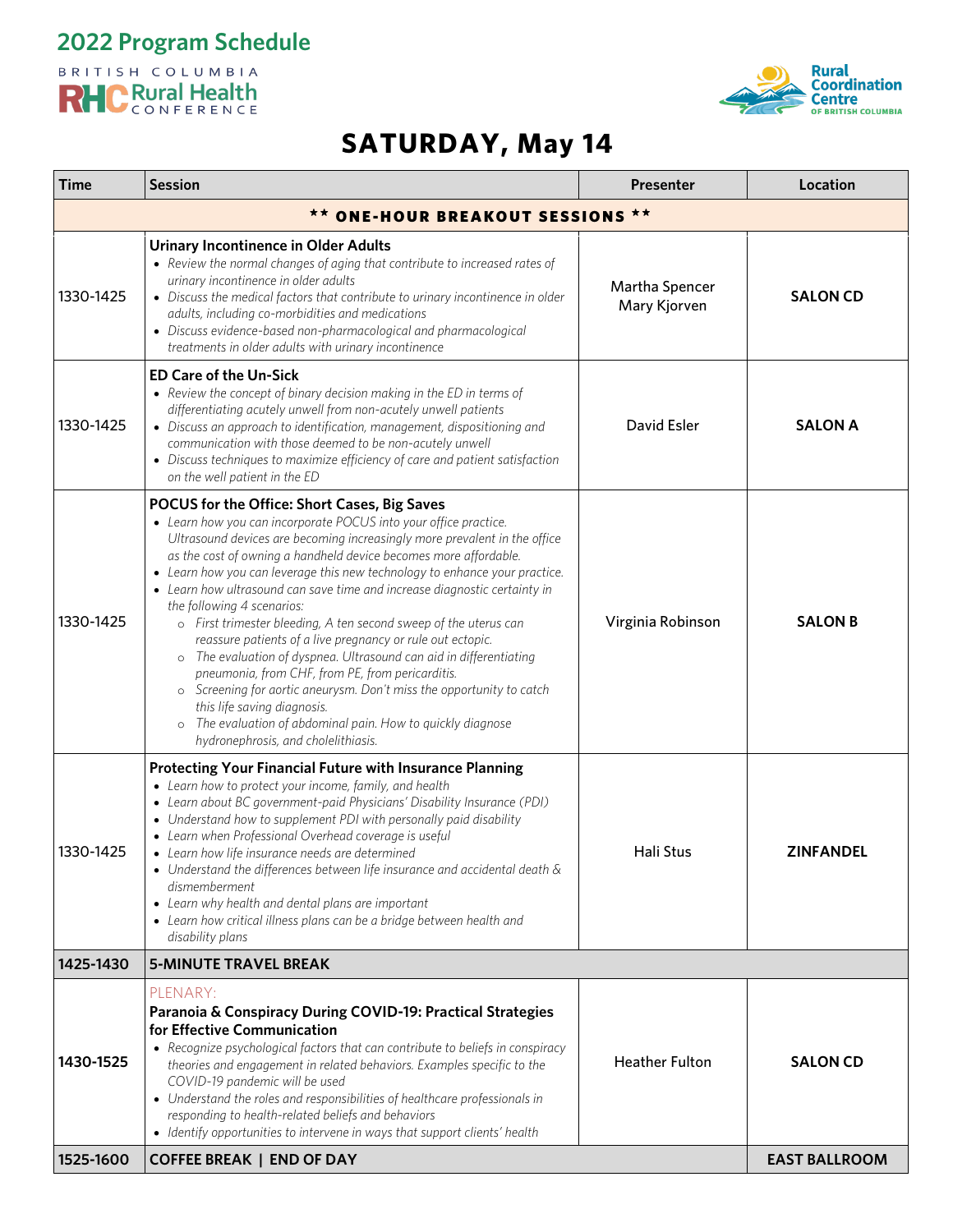



| <b>Time</b>      | <b>Session</b>                                                                                                                                                                                                                                                                                                                                                                                                                                                                                                                                                                                                                               | Location                                            |  |
|------------------|----------------------------------------------------------------------------------------------------------------------------------------------------------------------------------------------------------------------------------------------------------------------------------------------------------------------------------------------------------------------------------------------------------------------------------------------------------------------------------------------------------------------------------------------------------------------------------------------------------------------------------------------|-----------------------------------------------------|--|
| 1530-<br>onwards | Open/free time for connecting with colleagues and engaging in the various social events and extracurricular<br>activities that have been organized. Check out page XX for discount!                                                                                                                                                                                                                                                                                                                                                                                                                                                          |                                                     |  |
| 1530-1800        | <b>OPEN MEETING:</b><br>Real-Time Virtual Support - In Person!<br>Join the RTVS team of providers and support staff for an informal get-together. All RTVS<br>providers, rural health care workers, and RTVS supporters welcome! Appetizers available.                                                                                                                                                                                                                                                                                                                                                                                       | <b>Hooded Merganser</b><br><b>Restaurant Lounge</b> |  |
| 1600-1700        | <b>BC Student, Resident and Preceptor Reception</b><br>Private Event Hosted by REAP - By Invitation Only                                                                                                                                                                                                                                                                                                                                                                                                                                                                                                                                     | <b>West Ballroom</b><br><b>Upper/Lower Foyer</b>    |  |
|                  | <b>EVENING SOCIAL ACTIVITIES</b>                                                                                                                                                                                                                                                                                                                                                                                                                                                                                                                                                                                                             |                                                     |  |
| 1600-1730        | <b>RHC Wine Education Event</b><br>We invite you to an exclusive wine education event at Poplar Grove Winery on Saturday<br>afternoon. The purpose of the session will be to expose budding wine enthusiasts to the<br>"normal progression" of a wine drinker - from sweet whites (think Baby Duck in the<br>1970's!) through to the heavy reds. Eight wines from the South Okanagan<br>Valley region will be offered as examples of this progression while<br>discovering some of the history behind these wines and the region.<br>Visit the registration desk to inquire about availability.<br>Tickets are \$25 each. Cash payment only. | <b>Poplar Grove</b><br>Winery                       |  |
| 1815-2130        | Evening Dinner @ Poplar Grove Winery<br>Join us for a social evening at Poplar Grove, one of the original five wineries on the Naramata<br>Bench. Enjoy a selection of canapés and wine to start, followed by a locally-sourced and<br>curated sit-down dinner surrounded by the company of your colleagues.<br>SOLD OUT - visit the registration desk to inquire about availability.<br>Tickets are \$110 each.<br>Tickets include round-trip transportation from the Penticton Lakeside<br>Resort. Meet in the hotel lobby - first shuttle leaves at 6:00pm.<br>lar Grove<br>Second shuttle leaves the hotel at approx. 6:20pm.            | <b>Poplar Grove</b><br>Winery                       |  |
| 1830-2030        | Reconnect @ Neighbourhood Brewing + Kitchen<br>Join us for a fun and relaxed evening at one of the hottest breweries in Penticton. Reconnect<br>with friends while sampling local beer, cider, wine, and some of the tastiest Mexican-inspired<br>dishes in town. Located just one block from the conference venue, you won't want to miss<br>out on this fun night that coincides with the 25th Annual Okanagan Fest of Ale.<br>SOLD OUT - visit the registration desk to inquire about availability.<br>Neighbourhood<br>Tickets are \$40 each.                                                                                            | Neighborhood<br><b>Brewing + Kitchen</b>            |  |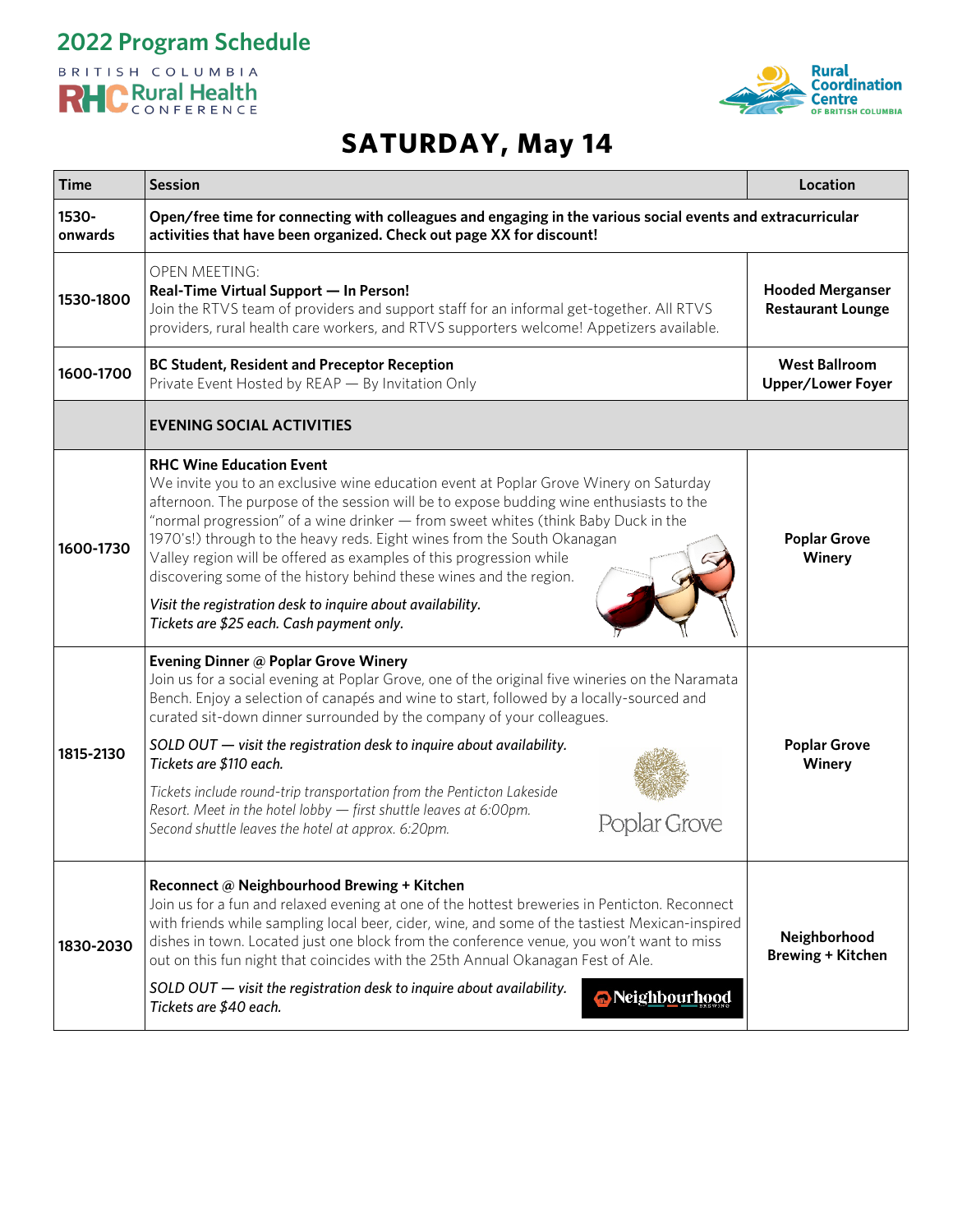



# **SUNDAY, May 15**

| <b>Time</b>                                                 | <b>Session</b>                                                                                                                                                                                                                                                                                                                                                                                                                                                                                                         | Presenter                                                                 | Location             |
|-------------------------------------------------------------|------------------------------------------------------------------------------------------------------------------------------------------------------------------------------------------------------------------------------------------------------------------------------------------------------------------------------------------------------------------------------------------------------------------------------------------------------------------------------------------------------------------------|---------------------------------------------------------------------------|----------------------|
| 0700-0800                                                   | <b>REGISTRATION AND EXHIBITS OPEN</b>                                                                                                                                                                                                                                                                                                                                                                                                                                                                                  |                                                                           | <b>EAST BALLROOM</b> |
| 0700-0800                                                   | <b>BREAKFAST</b>                                                                                                                                                                                                                                                                                                                                                                                                                                                                                                       |                                                                           | <b>EAST BALLROOM</b> |
| 0715-0745                                                   | <b>Stretch and Movement Session</b>                                                                                                                                                                                                                                                                                                                                                                                                                                                                                    |                                                                           | <b>West Lawn</b>     |
| 0800-0900                                                   | <b>RAPID FIRE SESSION</b>                                                                                                                                                                                                                                                                                                                                                                                                                                                                                              |                                                                           |                      |
| Each lecture is 15 minutes,<br>followed by 5 minutes of Q&A | Parkinson's Disease Management Made Easy<br>• Discuss early management of Parkinson's disease<br>• Discuss late Parkinson's management                                                                                                                                                                                                                                                                                                                                                                                 | <b>Niall Davidson</b><br>**Session not recorded**                         |                      |
|                                                             | <b>Management and Injection of Trigger Fingers</b><br>• Participants will develop an understanding of the pathophysiology that<br>leads to triggering of fingers<br>• The diagnosis and management of trigger fingers will be discussed<br>• A simple and safe approach to injecting a trigger finger will be<br>demonstrated                                                                                                                                                                                          | Stuart Johnston                                                           | <b>SALON CD</b>      |
|                                                             | <b>PCOS Made Easy</b><br>• Describe the fundamental pathophysiological abnormality underlying PCOS<br>• Address the varying needs of patients with PCOS across their reproductive<br>life (when desiring pregnancy and when not desiring pregnancy)<br>• Counsel patients with PCOS in a manner that is pragmatic, efficient, easy to<br>understand, and non-judgmental                                                                                                                                                | Andrew Kotaska                                                            |                      |
| ** TWO-HOUR WORKSHOPS**                                     |                                                                                                                                                                                                                                                                                                                                                                                                                                                                                                                        |                                                                           |                      |
| 0905-1110                                                   | <b>Casting Techniques for the Treatment of Common Fractures</b><br>Pre-registration required (sold out) - inquire at the reg desk re: availability<br>• Learn how to treat common fracture patterns including casting techniques<br>• Learn about casting materials and techniques<br>• Learn principles of cast application including three-point molding                                                                                                                                                             | <b>Chris Parfitt</b><br>**Session not recorded**                          | <b>SALON A</b>       |
| 0905-1110                                                   | Caring to Care: Health Humanities, Cultural Humility,<br>Storytelling, and Physician Wellness in Rural BC<br>• Understanding health humanities<br>• Awareness of how health humanities can be helpful to physician well-being<br>• Appreciation for stories and storytelling as modes of narrative medicine<br>• Appreciation for stories and storytelling as a means of deepening knowledge<br>about Indigenous peoples and providing culturally humble care<br>Engagement in critical reflection and creative making | Kung JaaDee<br>Sarah de Leeuw<br>Darian Stahl<br>**Session not recorded** | <b>MERLOT</b>        |
|                                                             | ** ONE-HOUR BREAKOUT SESSIONS **                                                                                                                                                                                                                                                                                                                                                                                                                                                                                       |                                                                           |                      |
| 0905-1000                                                   | <b>Management of the Most Common Eye Complaints</b><br>• Distinguish between common benign and serious red eye pathologies<br>• Outline practical treatment approaches to blepharitis, chalazia and<br>conjunctivitis<br>• Review key "not to miss" diseases that present to the family physician with<br>eye complaints                                                                                                                                                                                               | Heather O'Donnell                                                         | <b>SALON CD</b>      |
| 0905-1000                                                   | Female Sexual Function in the Midlife - Let's Talk About It!<br>• Understand the current thinking around female sexual function/dysfunction<br>in midlife<br>• Review pertinent new guideline recommendations on sexual dysfunction in<br>menopause<br>• Discuss tips & tricks for managing your patients' sexual concerns in midlife                                                                                                                                                                                  | <b>Kelsey Mills</b>                                                       | <b>SALON B</b>       |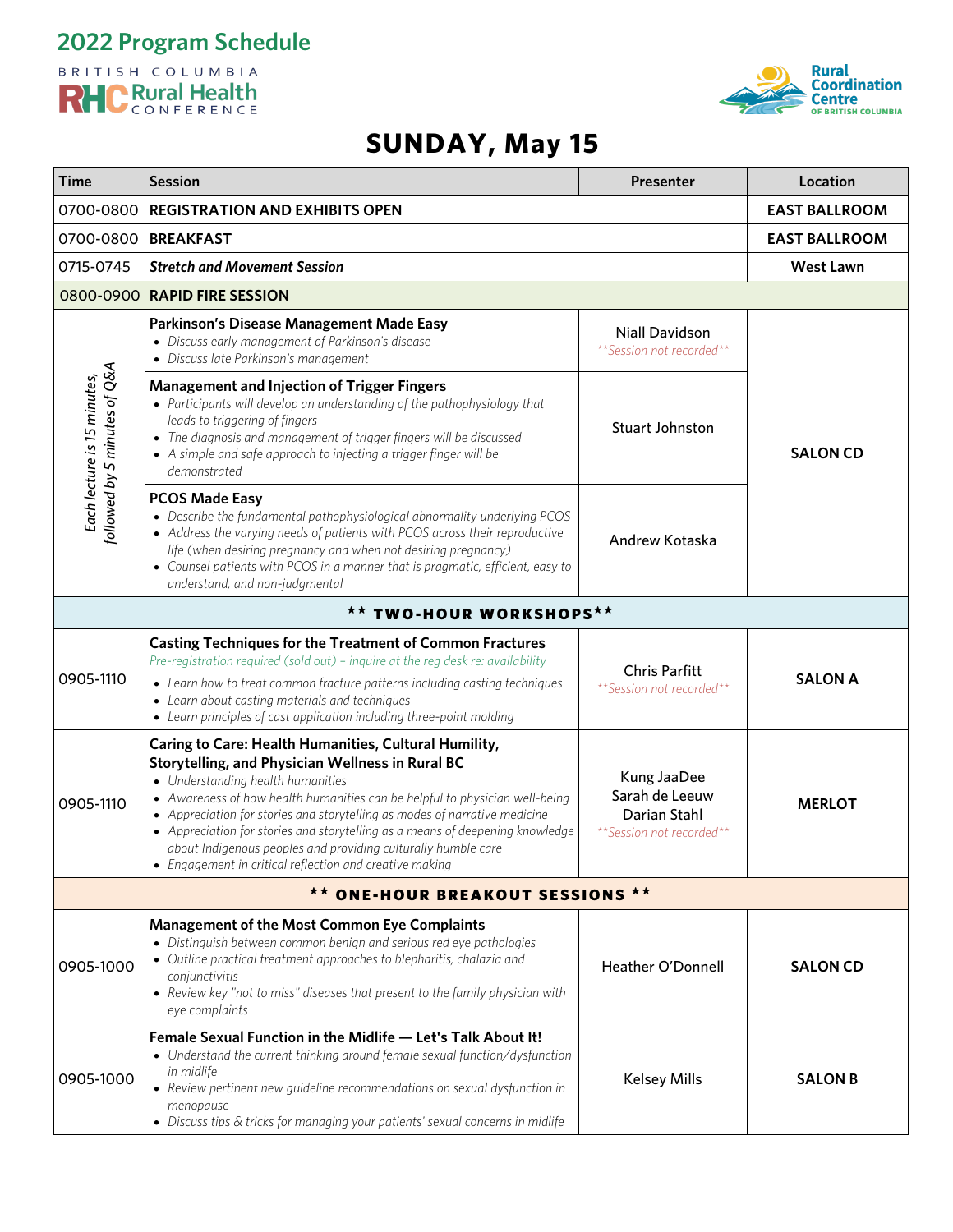



# **SUNDAY, May 15**

| Time                             | <b>Session</b>                                                                                                                                                                                                                                                                                                                                                                                                                                                   | Presenter                 | Location             |  |
|----------------------------------|------------------------------------------------------------------------------------------------------------------------------------------------------------------------------------------------------------------------------------------------------------------------------------------------------------------------------------------------------------------------------------------------------------------------------------------------------------------|---------------------------|----------------------|--|
| 0905-1000                        | <b>Rheumatology Pearls</b><br>• Identify key signs and symptoms of inflammatory arthritis and how to<br>communicate them to the rheumatologist<br>• Awareness of short-term therapies to help patients cope with their<br>symptoms while waiting for rheumatology assessment<br>• Understand fundamental concepts about rheumatology medications                                                                                                                 | Michelle Teo              | <b>ZINFANDEL</b>     |  |
| 0905-1000                        | DAAM! Drug Assisted Airway Management: A Rural<br><b>Perspective</b><br>• Review key airway principles, processes and tools<br>• Investigate drug options with a focus on indications and limitations<br>• Look at case-based examples for discussion<br>• Review the most current information on airway management with SARS -<br>CoV2                                                                                                                          | Sean Ebert                | <b>CHARDONNAY</b>    |  |
| 0905-1000                        | Duct Tape, Discards, and DIY: Developing Your Own Rural<br><b>Simulation Tools</b><br>• Review useful tools and items to use in a low-fidelity simulation setting<br>• Review the design and creation of simulation tools that you can use in your<br>own rural simulation program<br>• Lots of time for sharing what other people are doing                                                                                                                     | John Soles<br>Kara Purdue | <b>CABERNET</b>      |  |
| 1000-1015                        | <b>REFRESHMENT BREAK AND EXHIBITS</b>                                                                                                                                                                                                                                                                                                                                                                                                                            |                           | <b>EAST BALLROOM</b> |  |
| ** ONE-HOUR BREAKOUT SESSIONS ** |                                                                                                                                                                                                                                                                                                                                                                                                                                                                  |                           |                      |  |
| 1015-1110                        | Making Nice with Gramma & Grampa: Savvy Management of<br>the Elderly ED Patient<br>• Review pathophysiology of aging relevant to management of elderly<br>patients in the ED<br>• Review diagnostic approach to undifferentiated unwell elderly and<br>management of common geriatric emergency presentations<br>• Review techniques to ease conversations with elderly patients/families<br>regarding difficult diagnoses, goals of care, and end of life       | David Esler               | <b>SALON CD</b>      |  |
| 1015-1110                        | <b>Gender Diverse Youth</b><br>• Review WPATH guidelines for care of children and youth including<br>guidelines for administration of puberty blockers, cross gender hormones<br>and surgery<br>• Review theories of child and adolescent development including identity<br>development<br>• Review recent controversies over gender affirming care<br>• Review some principles of clinical care that have helped me navigate<br>complex issues with my patients | <b>Rachel Boulding</b>    | <b>SALON B</b>       |  |
| 1015-1110                        | <b>Chronic Pain in Rural Practice: Tips and Tricks</b><br>• Understand how to define and identify chronic pain<br>• How to educate patients about chronic pain<br>• Case-based approach to patient management                                                                                                                                                                                                                                                    | Sean Ebert                | <b>CHARDONNAY</b>    |  |
| 1015-1110                        | The Snake Bite Patient: Don't be Rattled!<br>• Review data derived from rattlesnake bites in BC and dispel former myths<br>and treatment modalities that are now known to be detrimental<br>• Review the current management of such bites including first aid and in-<br>hospital care<br>• Better understand our rattlesnakes, a threatened species                                                                                                             | <b>Robert Offer</b>       | <b>CABERNET</b>      |  |